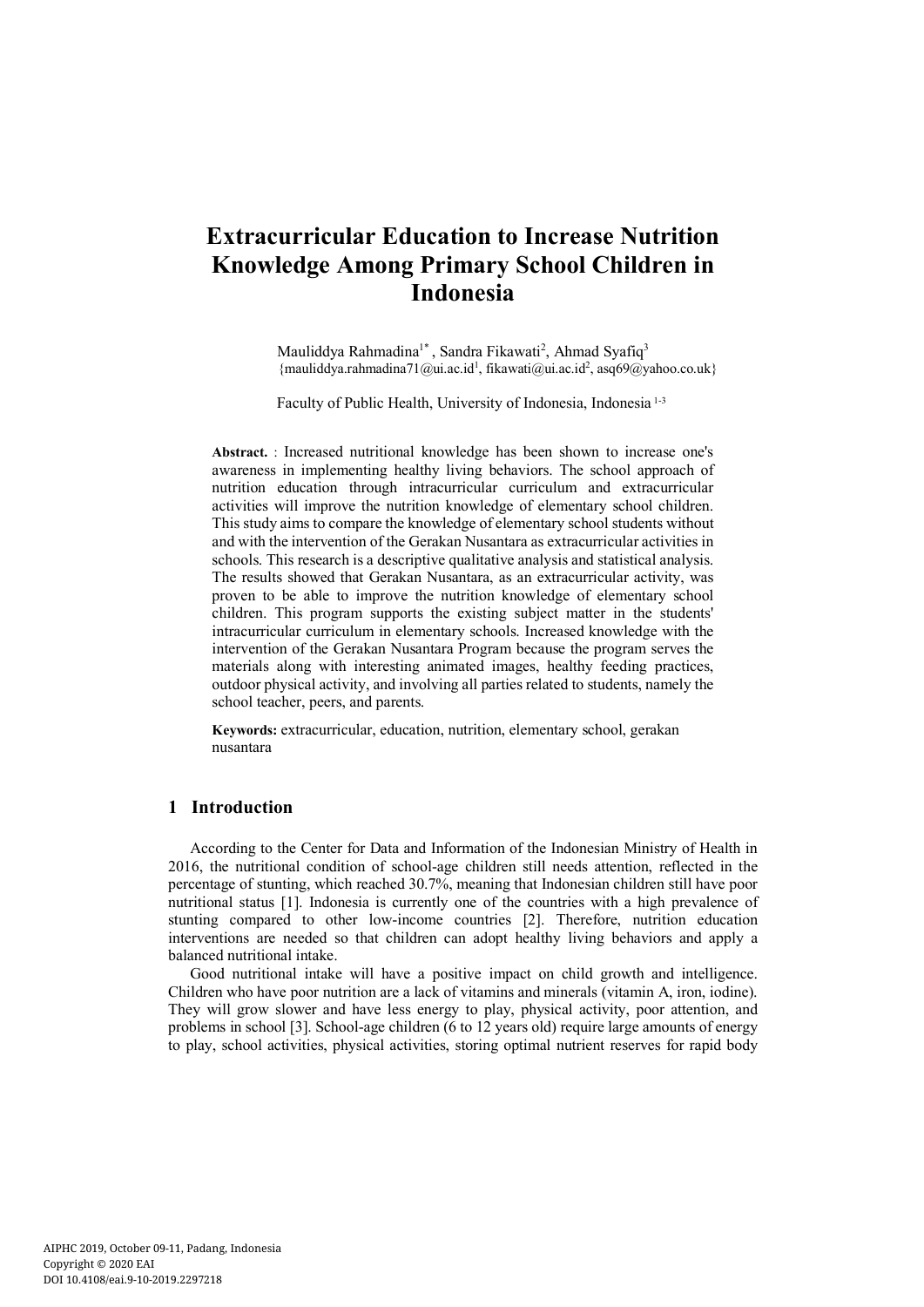growth/growth spurt in adolescence and maturation of reproductive organs, so that a lot of energy reserves are needed.

Health status in school-age children greatly influences the quality of education [4]. To create a golden generation (qualified human resources), character, and health, the understanding of nutrition should be introduced from an early age at the basic education level (SD/MI). It is intended that students have insight about nutrition. This insight can be a provision for students in choosing good food intake for their bodies so that their health is maintained [5].

Various interventions have been carried out to deal with nutrition problems in school-age children. One of the interventions is nutrition education, which aims to increase nutrition knowledge in school-age children. Through this intervention, school-age children are expected to be able to apply healthy lifestyles and balanced nutritional intake in their daily lives, so that their nutritional status improves, along with improving the quality of children's education and achievement.

Nutrition education in schools is very important to facilitate health education and improve healthy lifestyle habits [6]. Nutrition education in schools has several advantages: children have an open mind compared to adults, and the knowledge received will be the basis for fostering children's eating habits. Nutrition education in schools aims to enable children to influence their family's habits to follow good nutrition. Besides, it also helps children have the knowledge, attitudes, and good practices about food consumption [7]. The school approach to a healthy diet improves the knowledge and skills of children and adolescents. It is be implemented inside and outside of school. Besides, nutrition education at school makes schools a health promotion and nutrition promotion to improve achievement, strengthen the capacity of schools to deal with health problems and child, family, and community nutrition. It also strengthens networks between schools, students, parents, the community, local health, and education authorities. It can prevent health problems related to nutrition in developing countries. Moreover, the program will enable schools to become "Nutrition Friendly" as a means of good nutrition education interventions [8].

Nutrition education in school curricula across the world is still low, the time dedicated is small, and progress is slow, partly resulting from lengthy curriculum revision processes, pressure on school timetables, and conceptual innovations [9]. In Indonesia, nutrition education in the school intracuricular curriculum is still relatively small. Nutrition education in the curriculum is not studied at all grade levels and contains limited nutrition material. Nutrition education needs to be considered as an effort to improve the nutrition knowledge of students [10]. Nutrition education in schools seems not optimum since the teachers have no competencies about the issue. However, it is not easy to modify the curriculum because it is developed centrally and contains various disciplines should be included in the curriculum [11]. Therefore, an alternative learning method is needed to support nutrition education in the intracuricular, namely extracurricular activities.

Extracurricular activities are a series of activities outside the intracuricular that can provide additional knowledge and benefits for students. Extracurricular education, according to Permendikbud number 62 of 2014 article 1 paragraph 1, is a curricular activity carried out by students outside of the learning hours of intracuricular activities and co-curricular activities under the guidance and supervision of the education unit [12]. Extracurricular activities are pathways to enhance student knowledge, which in accordance with the existing curriculum. It can also complement coaching efforts, establish and shape the personality values of students, fostering and increasing talent, the interests and skills and expected outcomes are to spur children to be independent, confident, and creative [13].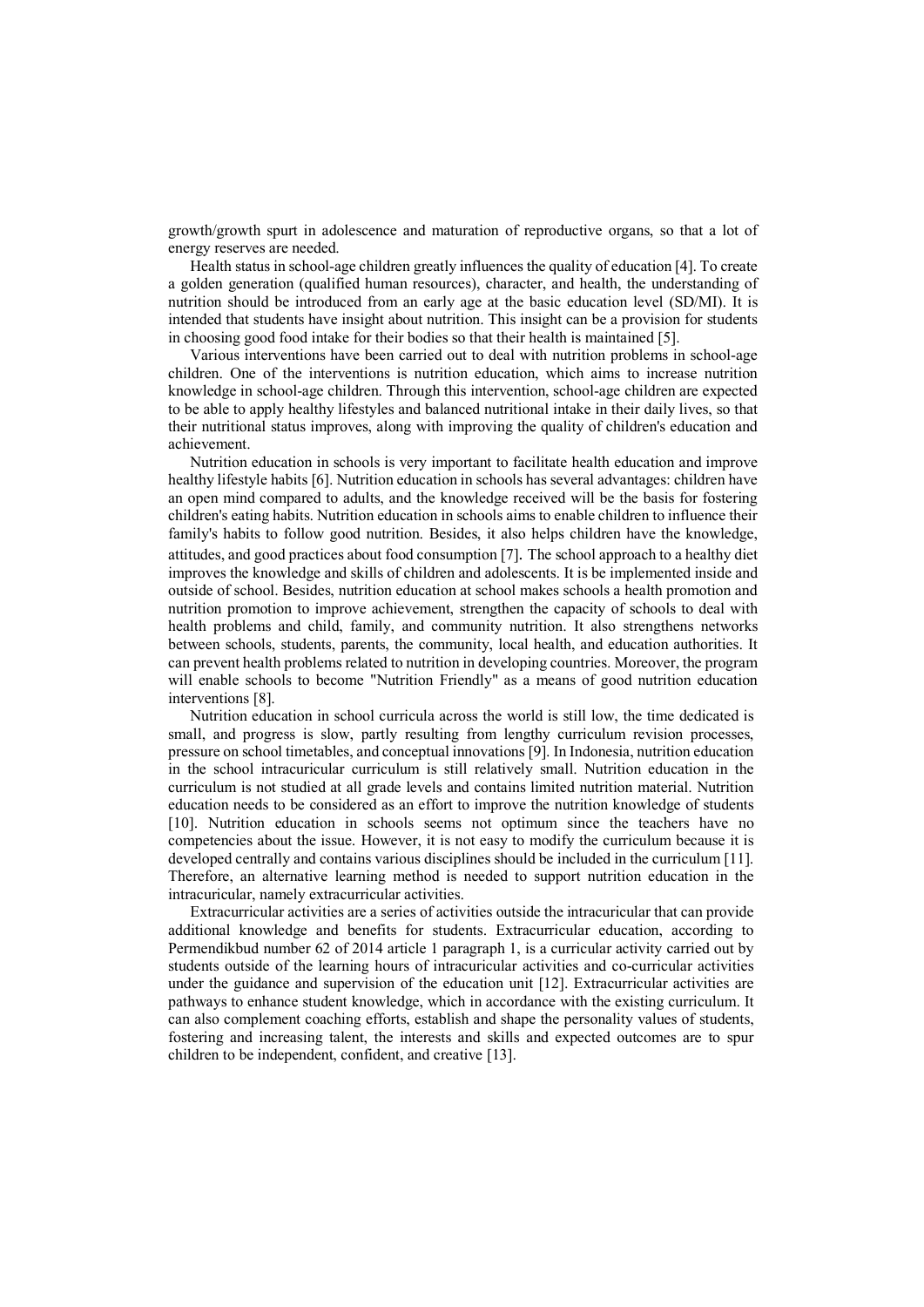Gerakan Nusantara (Gernus) Program is an extracurricular activity at school providing teacher training activities, nutrition education for students, outdoor physical activities, milk distribution for students, and seminars for parents. Gernus strive to improve the achievement of national education goals through activities aimed at implementing healthy living behaviors, eating nutritionally balanced foods, exercising, and getting used to drinking milk every day. Program Gernus conceived by PT. Frisian Flag Indonesia (FFI), started in 2013 and reached more than 600,000 elementary students in several cities in Indonesia. FFI works with Pusat Kajian Gizi dan Kesehatan Universitas Indonesia (PKGK UI) also measured the impact of children's healthy and active behavior through KAP (Knowledge-Attitude-Practice) studies from 2014 to 2018 [14]. This study aims to compare the nutritional knowledge of elementary school students without and with nutrition education interventions through the extracurricular activities of the Gernus Program.

## **2 Method**

Descriptive analysis research was carried out on nutrition content in the elementary school curriculum and nutrition education material provided by the Gernus Program. The curriculum nutrition education content was analyzed using primary data obtained from Curriculum of 2013 elementary school textbooks and the syllabus Curriculum of 2013 for elementary school teachers designed by the Ministry of Education and Culture (Kemendikbud). Analysis of nutrient content on Gernus material also uses primary data by evaluating the Gernus nutrition education flipchart and the Gernus nutrition education book.

The analysis was carried out qualitatively by identifying the type of presentation and the type of description of the material. Nutrition education content is measured by the type of description and presentation of material in textbooks, teacher syllabus, flipcharts, and student nutrition education books. According to Syarief *et al*. in Adhistiana, **description types** of the subject can be divided into three types, namely glance types, short types, and complete types. *Glance Type* is the form of words, phrases, short sentences, single images, or a collection of non-story images. *Short types* are complete sentences, short paragraphs, complete tables, series of story descriptions, or points without explanation. *The complete type* is in the form of a complete paragraph or points with an explanation. **The types of presentation** of subjects divided into two types, namely sentence type, and picture type. A subject is the *type of sentence* if it is in the form of sentences or tables, and *the type of pictures* if it is in the form of pictures  $[10]$ .

The type of presentation and the type of description are each given a rating of 1 (one) to 3 (three) points. Type of description is given 1 (one) point for the type of description at a glance, 2 (two) points for the type of short description, 3 (three) points for the type of complete description, while for the type of presentation given 1 (one) point for the type of image presentation, 2 (two) points for the type of sentence presentation, and 3 (three) points for the type of image and sentence presentation. Assessment is done with the highest total points score of 6 (six) points, and the lowest total score of points is 2 (two) points.

Changes in knowledge were obtained from statistical analysis using SPSS software so that nutritional knowledge of elementary school students can be compared without and with nutrition education interventions through Gernus extracurricular activities. The data used are secondary data from the Gernus Knowledge, Attitudes and Practices survey (KAP) from 2014 to 2018. The data used in the KAP study were only grade 5 students. The total sample of grade 5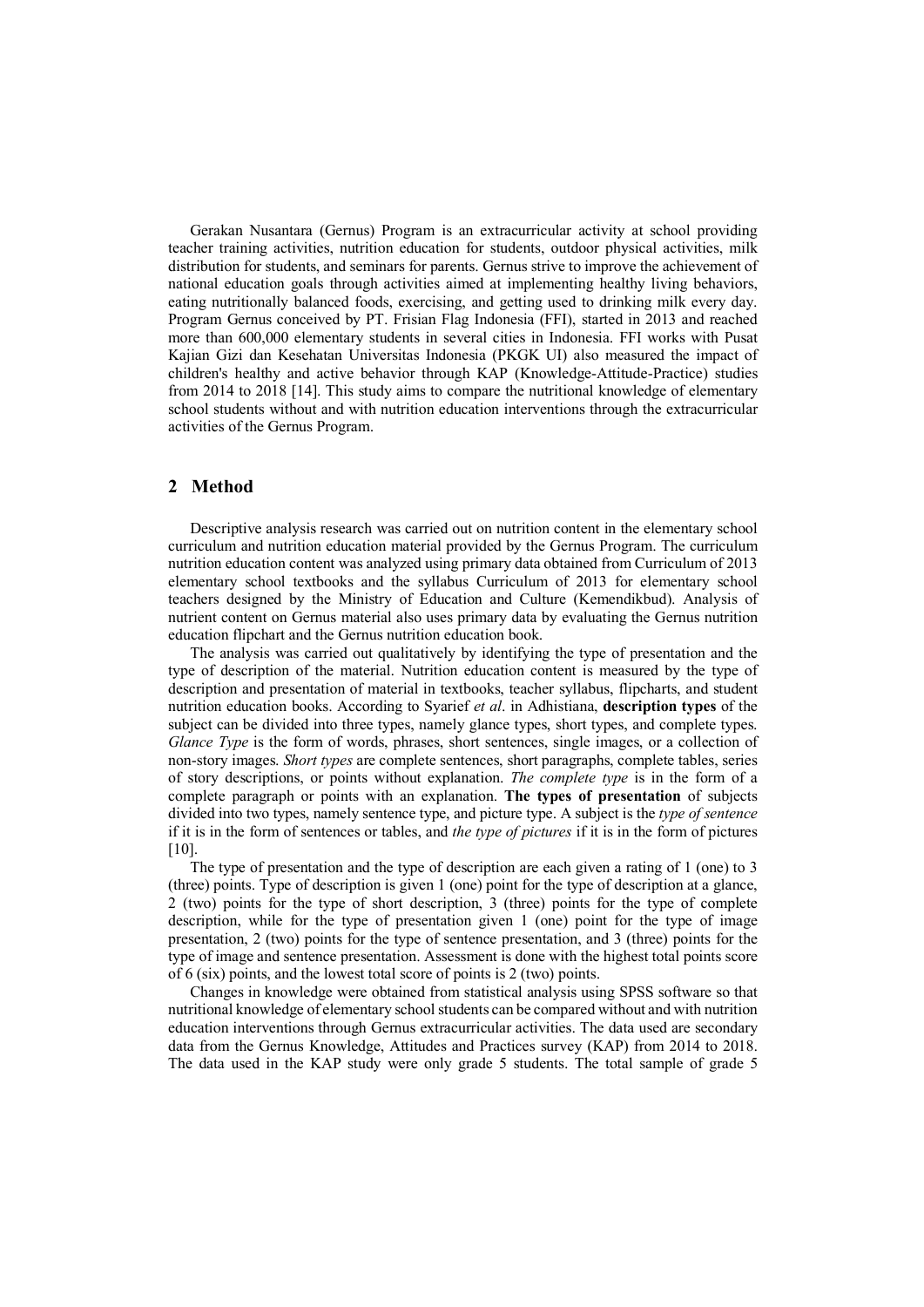elementary school students taken was 3,585 people from elementary schools in Jakarta, Bandung, Surabaya, Makasar, Medan, Banten, Pontianak, Jambi, Padang, Pekan Baru and Propinsi Jawa Timur, Nusa Tenggara Timur, Papua Barat.

The results of data processing using SPSS are presented with a table that presents the mean values before and after the standardized intervention with the lowest value of 0 and the highest value of 100. The score is set by dividing the average score before and or after multiplied by 100. The dependent t-test was performed to see changes in knowledge scores between without and with nutrition education interventions. The results of the analysis declared significant if the significance value  $(p<0.05)$ .

## **3 Result**

#### **3.1 Nutrient Content in the Intrakuricular**

The curriculum used in schools from 2014 to 2018 is the Curriculum 2013 (K13), arranged thematically, or integrated. Integrated thematic learning is a learning approach that integrates various competencies from various subjects into various themes. Determination of the theme used as a big idea of learning that connects the concepts and competencies to be achieved by students [15].

Nutritional content within Intrakurikuler is identified from the syllabus of the Curriculum 2013 teacher's handbook and the Curriculum 2013 elementary school textbooks based on the type of description and type of presentation. The identification of nutritional content in textbooks is presented in Table 1. Nutrition content in textbooks is divided by type of description, type of presentation, type point score, and total score.

The **type of material description** is a *glance type* in the form of words, phrases, short sentences, single images, or a collection of non-story images. *Short types* are complete sentences, short paragraphs, complete tables, series of story descriptions, or points without explanation*. Complete type* is a complete paragraph or bullet with an explanation. Evaluation of description types is scored 1 (one) point for a glance description type, 2 (two) points for a short description type, 3 (three) points for complete description type. Scoring for the type of presentation is given 1 (one) point for the type of presentation of images, 2 (two) points for the type of presentation of sentences, and 3 (three) points for the type of presentation of images and sentences. The highest total points score is 6 (six) points, and the lowest total points score is 2 (two) points [10].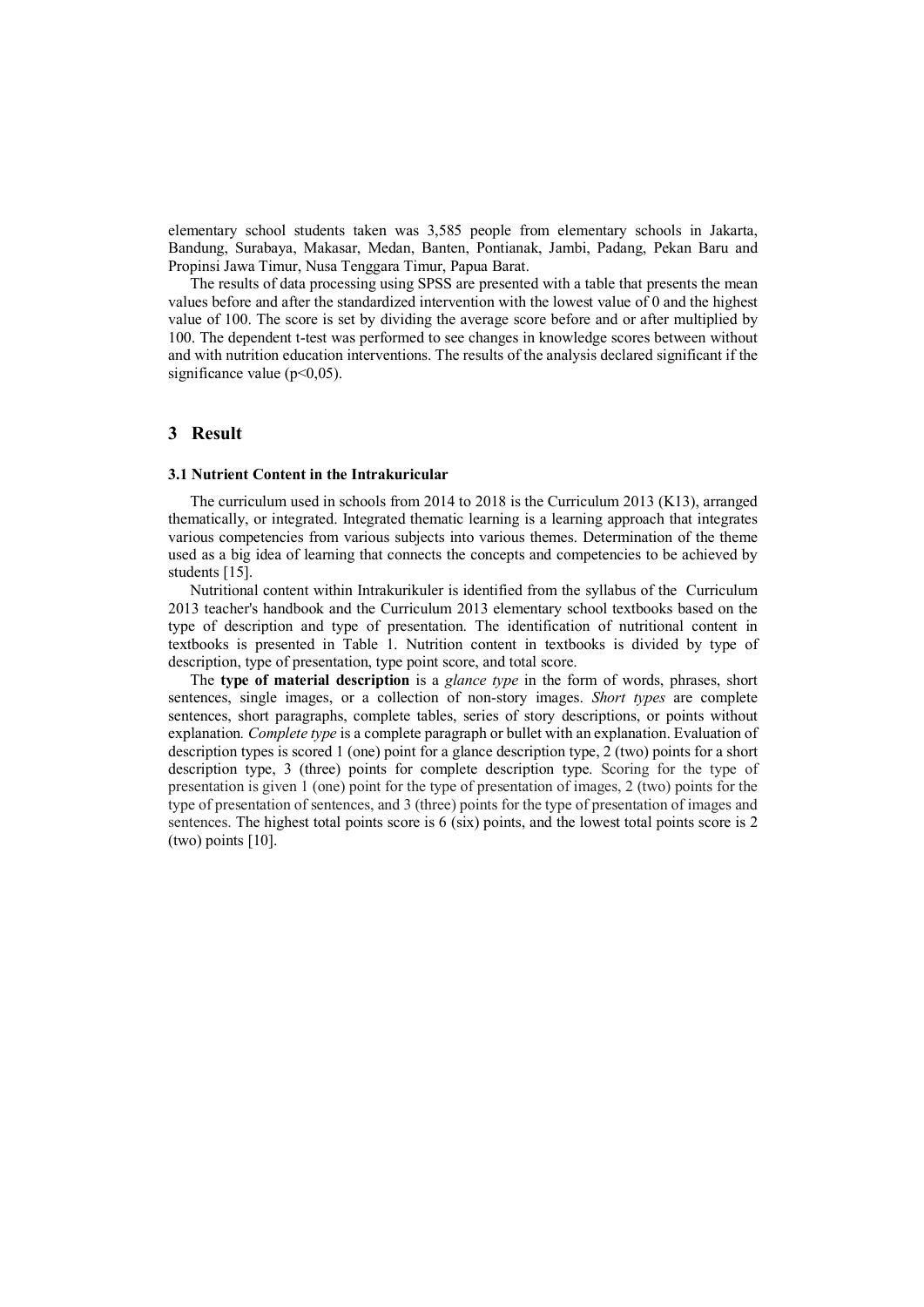| Grade | <b>Sub Tema</b>                                                                        | <b>Description</b> | <b>Presentation Type</b> |                    | <b>Score Point of Type</b> | <b>Total</b> |
|-------|----------------------------------------------------------------------------------------|--------------------|--------------------------|--------------------|----------------------------|--------------|
|       |                                                                                        | <b>Type</b>        |                          | <b>Description</b> | Presentation               | <b>Score</b> |
|       | Find the information on how to care for the body                                       | Glance             | Picture & Sentence       |                    |                            |              |
|       | Practices for caring for the body (brushing teeth, washing hands, bathing, shampooing) | Glance             | Picture                  |                    |                            |              |
|       | How to maintain cleanliness of the body and clothes                                    | Short              | Picture & Sentence       |                    |                            |              |
|       | Arrange how to care for the body based on body care pictures                           | Glance             | Picture                  |                    |                            |              |
|       | Read stories about the benefits of exercise                                            | Glance             | Picture & Sentence       |                    |                            |              |
|       | The act of keeping the environment clean at home                                       | Glance             | Picture & Sentence       |                    |                            |              |
| Ш     | Read texts about food for health                                                       | Complete           | Sentence                 |                    |                            |              |
|       | The importance of eating healthy and the reasons for choosing good food consumed       | Glance             | Sentence                 |                    |                            |              |
|       | Find advice sentences in texts related to body health                                  | Short              | Picture & Sentence       |                    |                            |              |
|       | Advice related to body health and explain its purpose                                  | Short              | Picture & Sentence       |                    |                            |              |
|       | Healthy food advice                                                                    | Short              | Sentence                 |                    |                            |              |
|       | Discuss how to choose healthy foods                                                    | Glance             | Sentence                 |                    |                            |              |
|       | Identifying healthy food                                                               | Glance             | Sentence                 |                    |                            |              |
|       | Interviews about healthy snacks                                                        | Glance             | Picture & Sentence       |                    |                            |              |
| IV    | Text about healthy and nutritious food                                                 | Short              | Picture & Sentence       | $\bigcap$          |                            |              |
|       | Looking for healthy and nutritious food information                                    | Glance             | Sentence                 |                    |                            |              |
|       | Discuss healthy and nutritious food                                                    | Glance             | Sentence                 |                    |                            |              |
|       | Read the table of nutritional needs according to body weight, height, age              | Short              | Sentence                 |                    |                            |              |
|       | Identify children who are malnourished, obese, and normal                              | Glance             | Picture                  |                    |                            |              |
|       | The benefits of healthy and nutritious food for growth                                 | Complete           | Sentence                 |                    |                            |              |
|       | Information on the benefits of healthy and nutritious foods typical of the region      | Short              | Sentence                 |                    |                            |              |
|       | The habit of eating healthy and nutritious food in the morning                         | Complete           | Sentence                 |                    |                            |              |
| V     | Identify food consumed daily in the environment                                        | Complete           | Sentence                 |                    | $\mathcal{D}$              |              |
|       | Watch advertising pictures about healthy food                                          | Short              | Picture                  |                    |                            |              |
|       | Observing advertisements the importance of water                                       | Glance             | Picture                  |                    |                            |              |
|       | Look at the text reading about healthy food                                            | Complete           | Sentence                 |                    |                            |              |
|       | Impact of unhealthy foods on the digestive organs                                      | Complete           | Sentence                 |                    |                            |              |

**Table 1.** Nutrition Content in Curriculum 2013 Based on Description Type, Presentation Type, Score Point of Type and Total Score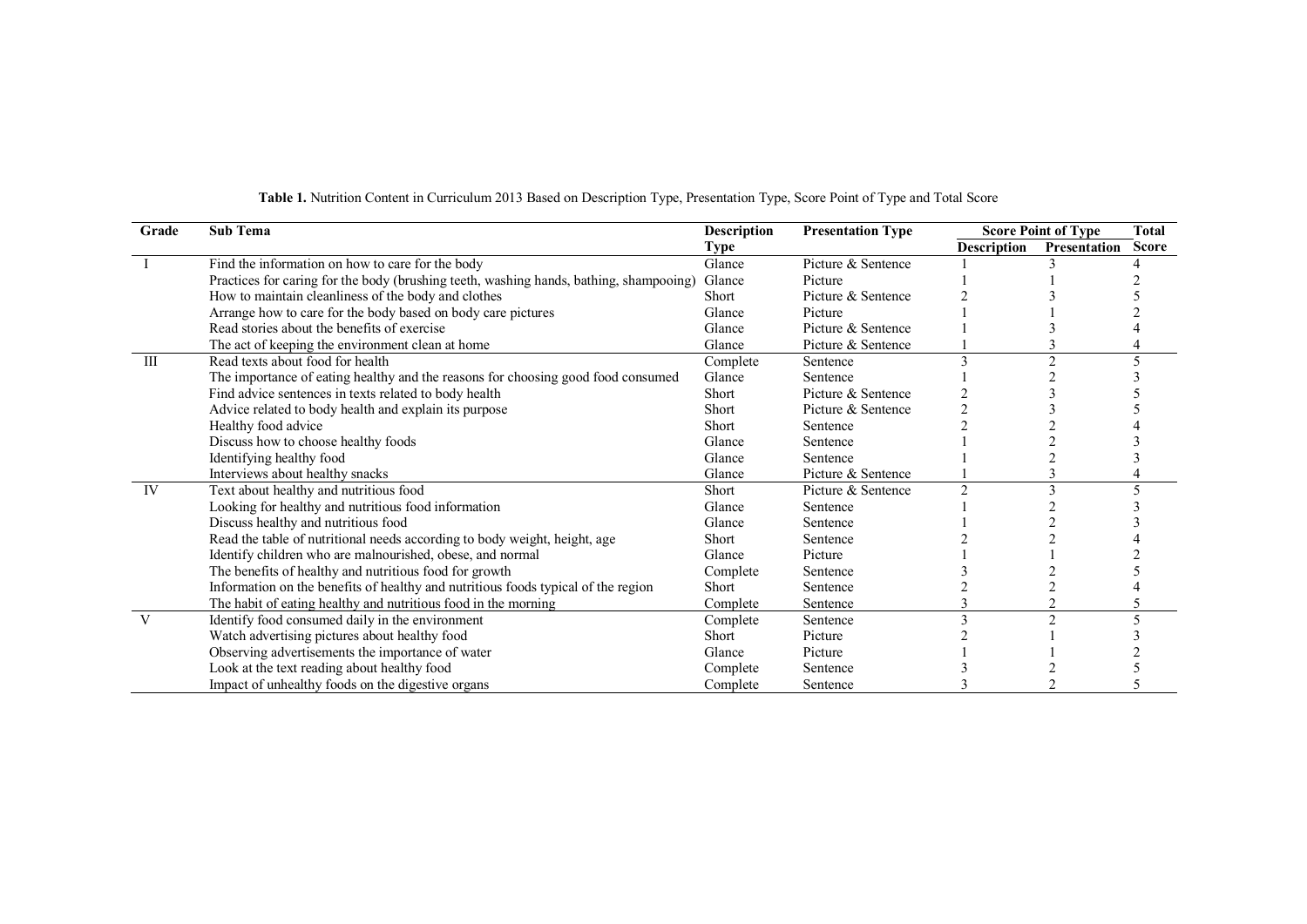The results of the analysis of nutritional content in 2013 Curriculum textbooks in Table 1 obtained the highest total score of 5 (five) for sub themes; How to maintain the cleanliness of the body and clothes; read texts about food for health; Find advice sentences in texts related to body health; Find advice sentences in texts related to body health Text about healthy and nutritious food; The benefits of healthy and nutritious food for growth; The habit of eating healthy and nutritious food in the morning; Identify food consumed daily in the environment; Look at the text reading about healthy food; and Impact of unhealthy foods on the digestive organs.

The total score of 4 (four) for sub-themes Find the information on how to care for the body, Read stories about the benefits of exercise, The act of keeping the environment clean at home, Healthy food advice, Interviews about healthy snacks, Read the table of nutritional needs according to body weight, height, age, Information on the benefits of healthy and nutritious foods typical of the region

Total score 3 for sub-theme "The importance of eating healthy and the reasons for choosing good food consumed", "Discuss how to choose healthy foods", "Identifying healthy food, Looking for healthy and nutritious food information", "Discuss healthy and nutritious food", and "Watch advertising pictures about healthy food ."

The lowest score is 2 for sub-theme "Practices for caring for the body (brushing teeth, washing hands, bathing, shampooing)", "Arrange how to care for the body based on body care pictures", "Identify children who are malnourished, obese, and normal", and "Observing advertisements the importance of water".

#### **3.2 Nutrition Content in the Gerakan Nusantara**

PT Frisian Flag Indonesia initiated Gerakan Nusantara (Gernus) (FFI), motivated by the results of the SEANUTS study, which shows that Indonesian children experience a *double burden issue*, namely malnutrition & overweight. In addition, Indonesian children also experience Vitamin D deficiency, with a low level of activity. The purpose of the Gernus is to increase the achievement of national education goals through activities which aim to implement healthy living behaviors, eat balanced nutritious food, exercise, and get used to drinking milk every day.

Gernus was initiated by FFI in collaboration with the Center for Nutrition and Health Studies, University of Indonesia (PKGK UI), and the Indonesian National Drug and Food Control Agency (BPOM RI). Gernus activities consist of; nutrition education activities for students in the classroom, outdoor activities, distribution of milk for students, distribution of nutrition education booklets, renovation and socialization of healthy canteens, training activities called Training of Trainers (ToT) on nutrition for Teachers, Student training, and Parent seminars. Gernus also measures the positive impact on the healthy and active behavior of children through KAP (Knowledge-Attitude-Practice) study conducted by PKGK UI.

Gernus activities were carried out in 5 cities in Indonesia (Jakarta, Bandung, Surabaya, Makassar, and Medan) in 2014 and 2015, in 6 cities(Banten, Bandung, Yogya, Jatim, Pontianak, NTT) in 2016, in 3 cities (Jambi, Padang, Pekanbaru) in 2017 dan three provinces (Jawa Timur, Nusa Tenggara Timur, dan Papua Barat) in 2018. Presenters, nutrition information materials, and training aids facilitated by PT. Frisian Flag Indonesia, in collaboration with PKGK UI. Material is given to teachers, students, and parents. Before the training material is conducted, KAP studies/surveys are first conducted to assess and evaluate the success of the program. The KAP study selected 40 students purposively from grades IV and V to do a pre-test and post-test to assess the success of the program.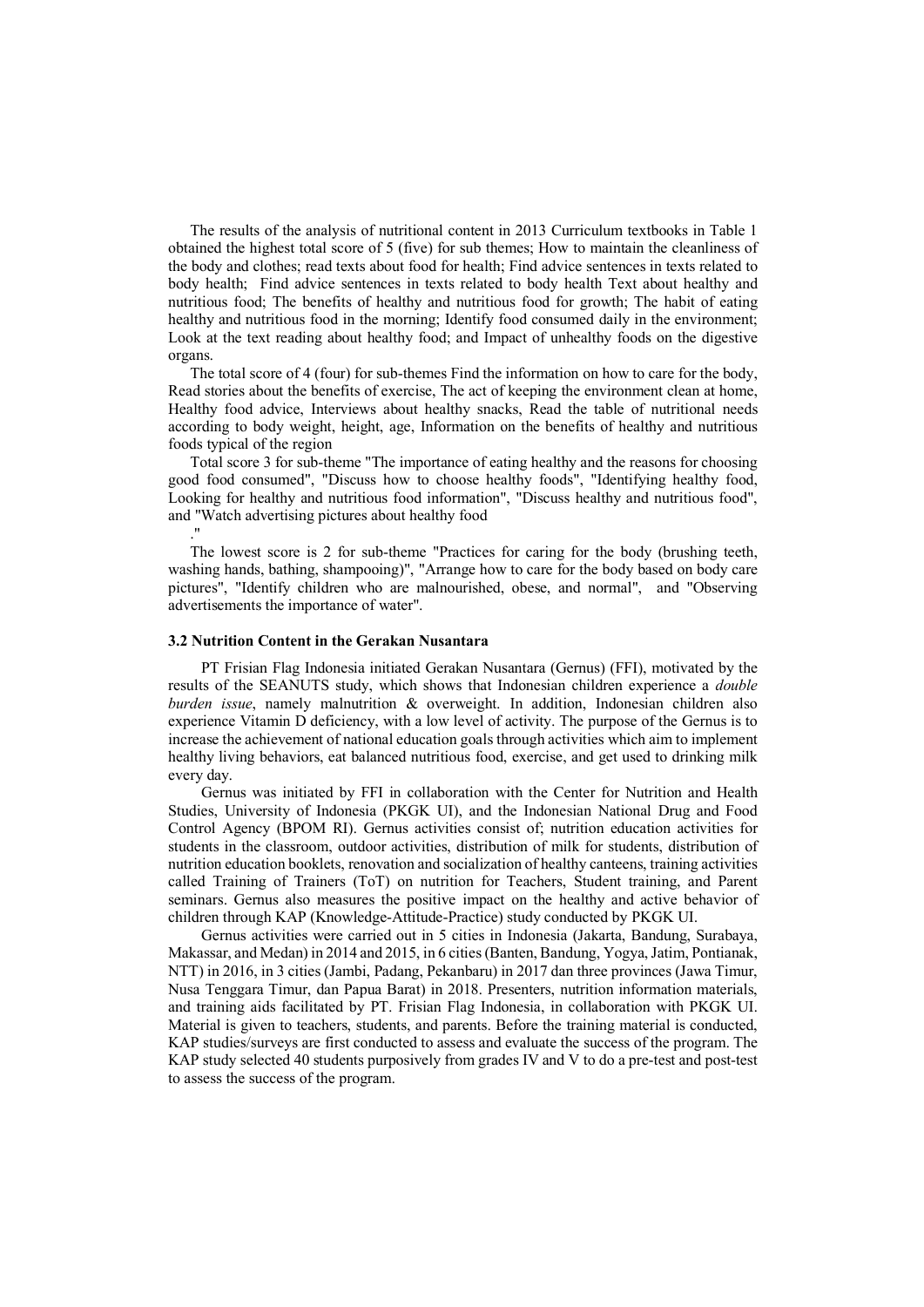In the Teacher Training or *Training of Trainers* (TOT) activities, 2-3 teachers from each school are chosen, namely the headmaster, grade IV or V teachers, and the person in charge of UKS. Selected teachers are given deepening of the material and filling in the teacher's diary. The training was given by video training, PPT, and Nutrition Education Flipchart. After the training, there is an obligation for teachers who have participated in TOT to train or socialize the nutrition material obtained to other teachers. Provision of material to other teachers at school is made at least 3 (three) times for 2 (two) weeks after TOT.

Furthermore, nutrition education for students is given by teachers who have received training. Student nutrition education material contains an explanation of the Balanced Nutrition Guidelines (PGS), milk consumption, healthy breakfast, physical activity, and healthy snacks. Education for students is done 1 (one) time per week, for 3 (three) months*.* The teacher gave the provision of balanced nutrition material to students in grades IV and V with animated videos, flipcharts, and nutrition education books.

Besides, there is student training for selected students, training material by PKGK UI. Student training is given to 2 students chosen by the Principal, who are considered active, confident, able to convey material clearly to their peers. The selected students are small doctors and students who have good achievements. This student training aims to enable students who have been given the training to share and pass on the knowledge they have gained to their peers

After nutrition education is given to students, students will be invited to do activities outside the classroom or *outdoor activity*, which aims to educate children to always be active every day according to the Gernus 2018 tag-line, i.e., *Drink –Move- Be Strong.* Outdoor activity activities with sports teachers to class III, IV, and V by doing gymnastics, playing basketball, and others. Furthermore, the series of activities in milk sampling. PT Frisian Flag Indonesia will give all students milk as the organizer of Gernus.

The training also involved parents in the Parents Seminar. The Parents Seminar aims to make parents able to carry out the materials that have been delivered at home and can share it with people around them, such as other family members, neighbors, and the community. PKGK UI gave this parenting seminar by inviting parents' representatives. The parent seminar is delivered at various school events, for example, at parent meetings, distribution of report cards, etc. Parents' seminar material includes a deepening of the materials for Student Nutrition Education activities. Parents' seminars are given using media *PowerPoint* (PPT).

The nutritional content in the flipchart and Gernus nutrition education books given to student training will be described in Table 2. as follows :

| <b>Student</b><br><b>Nutrition</b> | <b>Description</b> | <b>Presentation</b> | <b>Score Point of Type</b> |              | Total        |
|------------------------------------|--------------------|---------------------|----------------------------|--------------|--------------|
| <b>Education Materials</b>         | Type               | Type                | <b>Description</b>         | Presentation | <b>Score</b> |
| Types of nutrients and their       | Complete           | Picture $&$         | 3                          | 3            | 6            |
| functions                          |                    | Sentence            |                            |              |              |
| Guidelines for balanced            | Short              | Picture $\&$        | 2                          | 3            |              |
| nutrition (PGS)                    |                    | Sentence            |                            |              |              |
| PGS – Tumpeng and Your             | <b>Short</b>       | Picture $\&$        | $\mathfrak{D}$             | 3            |              |
| <b>Dishes</b>                      |                    | Sentence            |                            |              |              |
| PGS – Staple food group            | Short              | Picture $\&$        | $\mathfrak{D}$             | 3            |              |
|                                    |                    | Sentence            |                            |              |              |
| $PGS - Fruit & Vegetables$         | Short              | Picture $&$         | $\mathfrak{D}$             | 3            |              |
| Group                              |                    | Sentence            |                            |              |              |

| <b>Table 2.</b> Nutrition Contents in Gerakan Nusantara Student Education Materials |  |  |
|-------------------------------------------------------------------------------------|--|--|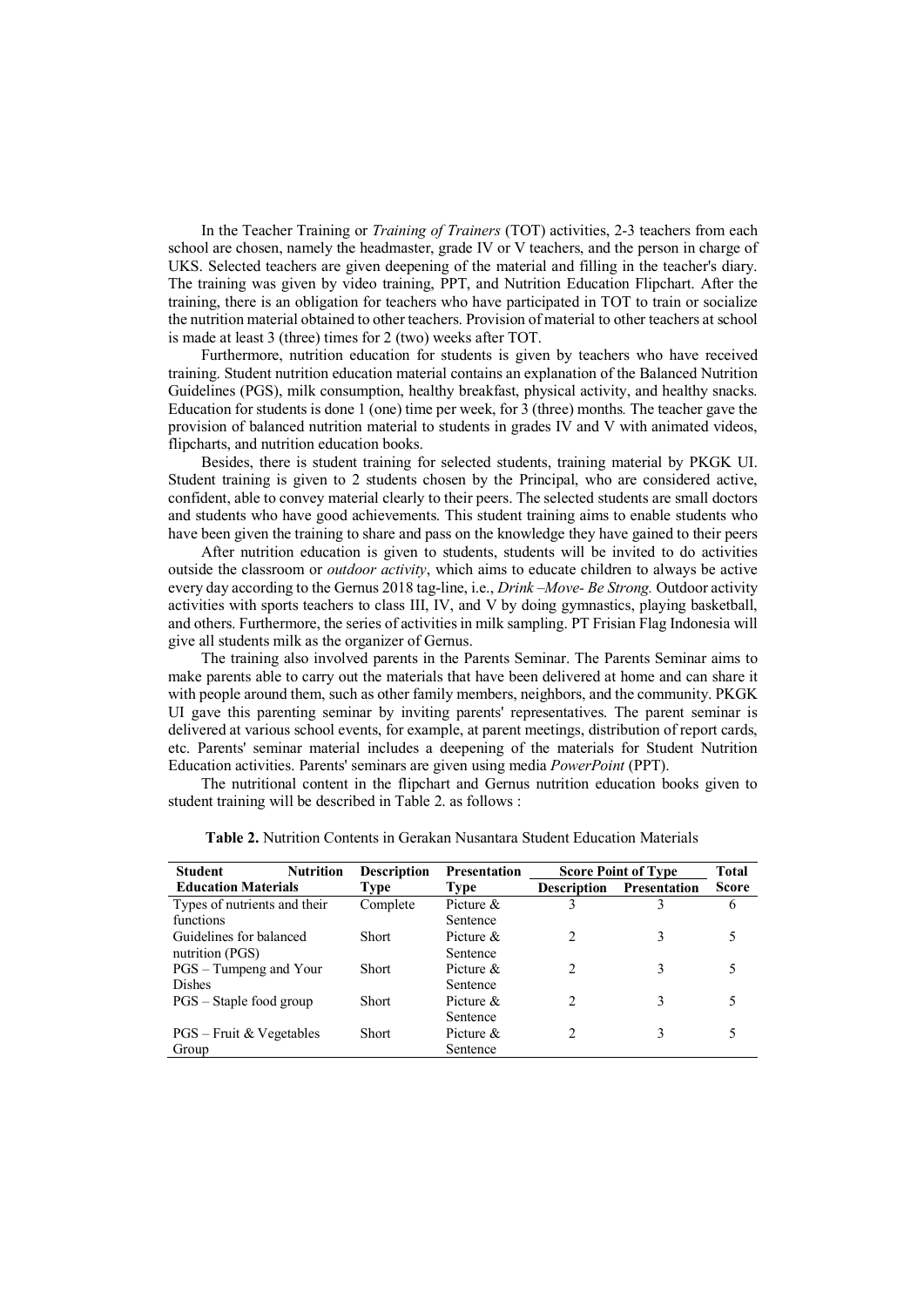| $PGS - Fruit & Vegetables$     | Short    | Picture $\&$ | 2 | 3 | 5 |
|--------------------------------|----------|--------------|---|---|---|
| Colours Group                  |          | Sentence     |   |   |   |
| PGS – Complementary food)      | Complete | Picture $\&$ | 3 | 3 | 6 |
|                                |          | Sentence     |   |   |   |
| <b>PGS</b> – Water Consumption | Complete | Picture $\&$ | 3 | 3 | 6 |
|                                |          | Sentence     |   |   |   |
| Consumption of milk            | Complete | Sentence     | 3 |   |   |
| Healthy Clean Living           | Short    | Picture $\&$ | 2 | 3 | 5 |
| Behavior (PHBS)                |          | Sentence     |   |   |   |
| Outdoor Activity               | Complete | Picture $\&$ | 3 | 3 | 6 |
|                                |          | Sentence     |   |   |   |
| Healthy snacks                 | Complete | Picture &    | 3 | 3 | 6 |
|                                |          | Sentence     |   |   |   |
| <b>Healthy Breakfast</b>       | Complete | Picture &    | 3 | 3 | 6 |
|                                |          | Sentence     |   |   |   |

Based on Table 2, it can be seen that the contents of nutrition education in the Gernus nutrition education flipchart and student nutrition education books are described shortly and completely and are presented with sentences and pictures and reach a maximum point score of 6 (six). The deepening of the material provided was in accordance with the recommendations of the Balanced Nutrition Guidelines (PGS) recommended by the Indonesian Ministry of Health. There are some additional discussions outlined in the nutrition education material for students that are not contained in the PGS, namely material on the fruit and vegetable color group, healthy breakfast, and healthy snacks.

Nutrition content in the flipchart and Gernus student nutrition education book is described shortly and completely in line with the nutrition content in the Curriculum 2013 textbooks. The nutritional content described in the material complements and adds to the material in the 2013 curriculum, most of which are briefly described. The addition of materials is about a color group of fruits and vegetables and the concept of healthy snacks and the benefits of consuming milk.

#### **3.3 Changes in Knowledge Before and After Intervention**

Changes in knowledge were analyzed based on variables before and after the Gernus intervention. Changes in knowledge are due to the provision of knowledge interventions through nutrition education. Table 3 shows changes in knowledge before and after the Gernus in 2014 nutrition education intervention. Based on the results of the t-test, it appears that in almost all materials, the value of the p-value is less than 0.05, which means that it is statistically meaningful that there are significant differences in the level of knowledge before and after the intervention. Except for the PGS-Tumpeng and Piring Makanku (p-value 0.059), it means that there is no statistically significant difference in the level of knowledge before and after Gernus intervention.

The value of knowledge, it appears that the lowest value before and after the intervention is the PGS variable (20.0 and 32.5). The highest level of knowledge before and after the intervention is the Healthy Breakfast variable (86.0 and 91.0). The smallest change in value (d) of knowledge in 2014 was the Milk Consumption variable (-4.4), and the biggest change in value is the PGS-Water Intake variable (13.0). In the Milk Consumption variable (-4.4), there was a decrease in value after the intervention. But, the results of the t-test showed a p-value of 0.010, which means that it is significant statistically significant there is a difference in knowledge between before and after Gernus intervention.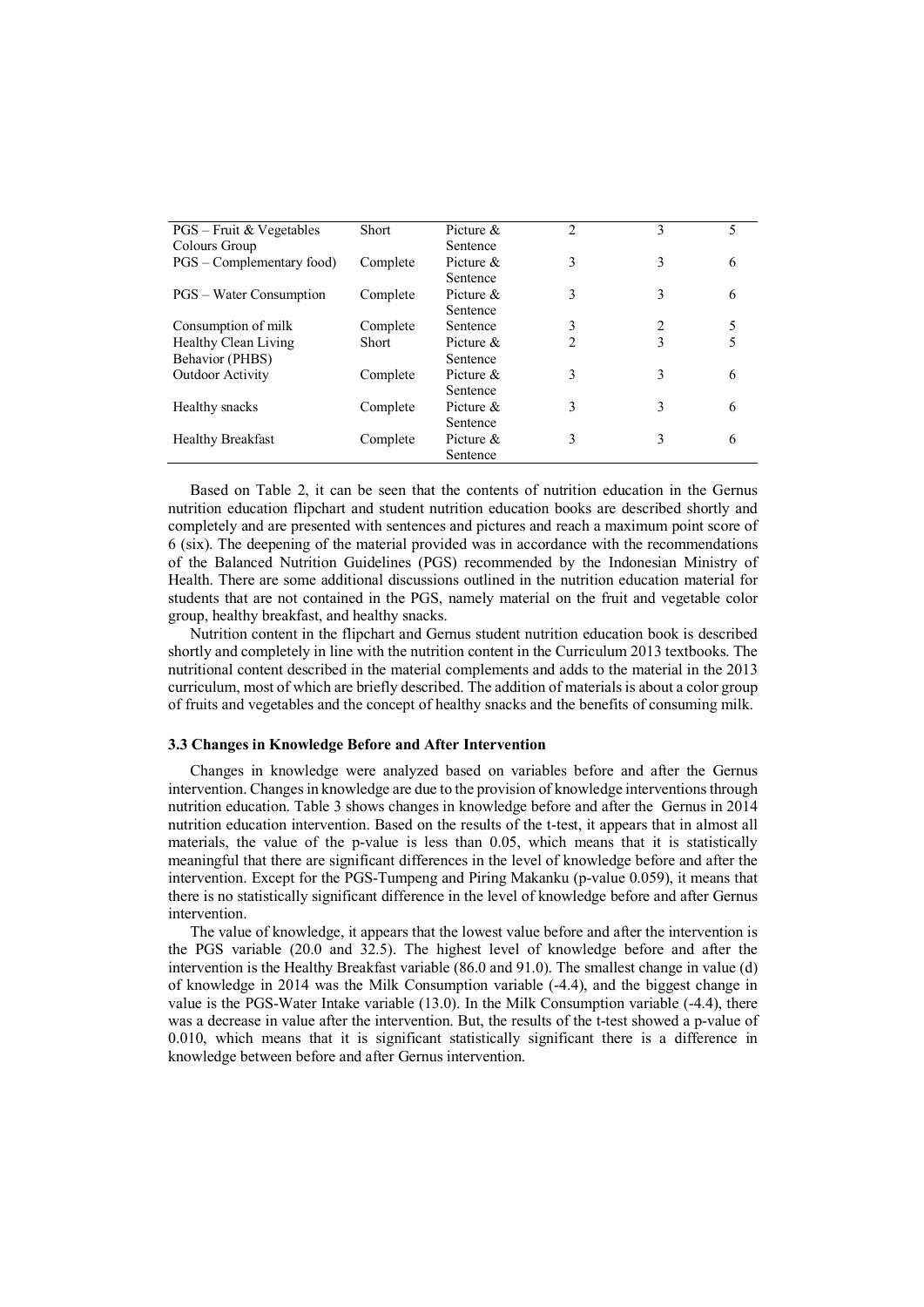|                                              | 2014   |       |        |         |  |
|----------------------------------------------|--------|-------|--------|---------|--|
| <b>Student Nutrition Education Materials</b> |        |       |        |         |  |
|                                              | before | after | d      | p-value |  |
| Types of Nutrients and Their Functions       | 47.0   | 56.1  | 9.1    | 0.001   |  |
| Guidelines for balanced nutrition (PGS)      | 20.0   | 32.5  | 12.5   | 0.001   |  |
| PGS – Tumpeng and Your Dishes                | 39.2   | 41.5  | 2.3    | 0.059   |  |
| PGS – Staple Food Group                      | 37.0   | 44.7  | 7.7    | 0.001   |  |
| PGS - Fruit & Vegetables Group               | 48.0   | 51.7  | 3.7    | 0.030   |  |
| PGS – Fruit & Vegetables Colours Group       | 65.0   | 77.0  | 12.0   | 0.001   |  |
| PGS – Complementary food                     | 51.0   | 57.0  | 6.0    | 0.010   |  |
| <b>PGS</b> – Water Consumption               | 25.0   | 38.0  | 13.0   | 0.001   |  |
| Consumption of Milk                          | 57.7   | 53.3  | $-4.4$ | 0.010   |  |
| <b>Healthy Breakfast</b>                     | 86.0   | 91.0  | 5.0    | 0.010   |  |
| <b>Outdoor Activity</b>                      | 66.0   | 78.6  | 12.6   | 0.001   |  |
| <b>Healthy Snacks</b>                        | 75.0   | 83.5  | 8.5    | 0.001   |  |
| Healthy Clean Living Behavior (PHBS)         | 62.5   | 68.5  | 6.0    | 0.001   |  |

**Table 3.** Change of Knowledge Before and After Gernus Nutrition Education Intervention in 2014

\* The score is standardized with the minimum value 0 and the maximum value 100

In 2015 (Table 4), most variables increased the level of knowledge before and after the Gernus intervention. But on the PGS variable – Side Dishes Group (0.145), Milk Consumption (0.094), Outdoor Physical Activity (0.835), and PHBS (0.226) have increased before and after Gernus intervention. The p-value is more than 0.05, which means that it is statistically not significant.

Changes in the value of the PHBS variable did not increase (-1.5) before and after Gernus intervention. The lowest level of knowledge before the intervention is PGS (27.0), and PGS-Water Consumption (0.27), and the highest value is on the Healthy Snack variable (85.0). The lowest knowledge after the intervention is on the PGS variable (56.5), and the highest is Healthy Snacks (90.3). Meanwhile, for the change in the value of knowledge (d) the smallest is the PHBS variable (-1.5), and the largest is the variable Water Intake (41.0). The KAP study in 2015, there were no questions about healthy breakfast, but training materials on healthy breakfast were still provided following the previous year.

|                                              |        |       | 2015   |         |
|----------------------------------------------|--------|-------|--------|---------|
| <b>Student Nutrition Education Materials</b> |        |       |        |         |
|                                              | before | after | d      | p-value |
| Types of Nutrients and Their Functions       | 52.0   | 73.7  | 21.7   | 0.001   |
| Guidelines for Balanced Nutrition (PGS)      | 27.0   | 56.5  | 29.5   | 0.001   |
| PGS – Tumpeng and your Dishes                | 56.8   | 67.7  | 10.9   | 0.001   |
| PGS – Staple Food Group                      | 54.7   | 61.0  | 6.3    | 0.001   |
| PGS – Fruit & Vegetables Group               | 46.3   | 63.0  | 16.7   | 0.001   |
| PGS – Fruit & Vegetables Colours Group       | 70.0   | 79.0  | 9.0    | 0.001   |
| PGS - Compelemtary food                      | 55.5   | 58.0  | 2.5    | 0.145   |
| <b>PGS</b> – Water Consumption               | 27.0   | 68.0  | 41.0   | 0.001   |
| Consumption of Milk                          | 79.0   | 81.0  | 2.0    | 0.094   |
| Outdoor Activity                             | 72.0   | 72.3  | 0.3    | 0.835   |
| <b>Healthy Snacks</b>                        | 85.0   | 90.3  | 5.3    | 0.001   |
| Healthy Clean Living Behavior (PHBS)         | 66.5   | 65.0  | $-1.5$ | 0.226   |

**Table 4.** Change of Knowledge Before and After Gernus Nutrition Education Intervention in 2015

\*The score is standardized with the minimum value 0 and the maximum value 100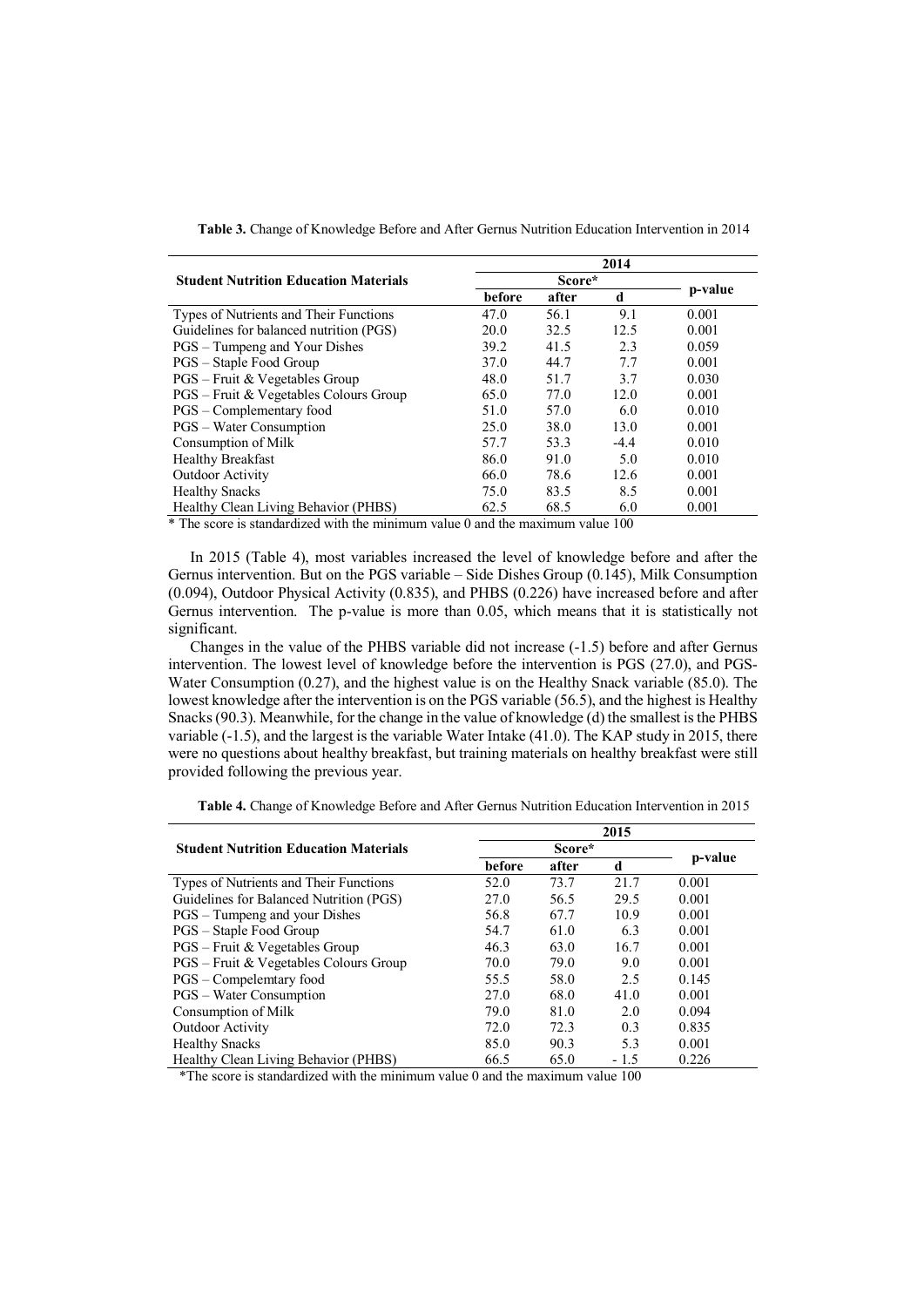The difference in knowledge in 2016 (Table 5) as a whole increased between before and after Gernus intervention. T-test results show all variables that have a p-value of less than 0.05  $(p = 0.001)$  were statistically significant. There are differences in the level of knowledge before and after the intervention. The lowest knowledge value before the intervention is PGS (27.5). The lowest value is PGS-Fruits and Vegetables Group (69.3). The highest value before and after is the Healthy Snack variable (85.0 and 89.5). Meanwhile, for the change in the value of knowledge (d), the smallest in the Healthy Snack variable (4.5) and the largest is in the Balanced Nutrition Guidelines variable (PGS) (42.5).

|                                              | 2016   |        |      |         |  |
|----------------------------------------------|--------|--------|------|---------|--|
| <b>Student Nutrition Education Materials</b> |        | Score* |      |         |  |
|                                              | before | after  | d    | p-value |  |
| Types of Nutrients and Their Functions       | 57.0   | 71.1   | 14.1 | 0.001   |  |
| Guidelines for balanced nutrition (PGS)      | 27.5   | 70.0   | 42.5 | 0.001   |  |
| PGS – Tumpeng and Your Dishes                | 56.0   | 71.6   | 15.6 | 0.001   |  |
| PGS – Staple Food Group                      | 61.7   | 73.7   | 12.0 | 0.001   |  |
| PGS – Fruit & Vegetables Group               | 53.7   | 69.3   | 15.6 | 0.001   |  |
| PGS – Fruit & Vegetables Colours Group       | 74.0   | 87.0   | 13.0 | 0.001   |  |
| PGS - Complemenraty food                     | 62.5   | 69.5   | 7.0  | 0.001   |  |
| <b>PGS</b> – Water Consumption               | 34.0   | 76.0   | 42.0 | 0.001   |  |
| Consumption of Milk                          | 78.5   | 83.5   | 5.0  | 0.001   |  |
| <b>Healthy Breakfast</b>                     | 74.5   | 83.5   | 9.0  | 0.001   |  |
| Outdoor Activity                             | 69.3   | 77.0   | 7.7  | 0.001   |  |
| <b>Healthy Snacks</b>                        | 85.0   | 89.5   | 4.5  | 0.001   |  |
| Healthy Clean Living Behavior (PHBS)         | 34.0   | 76.0   | 42.0 | 0.001   |  |
|                                              |        |        |      |         |  |

**Table 5.** Change of Knowledge Before and After Gernus Nutrition Education Intervention in 2016

\*The score is standardized with the minimum value 0 and the maximum value 100

Based on Table 6 in the 2017 PGS - Side Dishes Group (0.051) and Milk Consumption  $(0.163)$ , there was an increase in knowledge value. The statistically has a p-value  $0.05$ , meaning there is no significant difference between before and after the intervention. The lowest level of knowledge before the intervention is the PGS variable, PGS-Water Consumption, and PHBS (43.0). The lowest value after the intervention is the PGS-Fruit and Vegetables Group (59.7). The highest value before and after the intervention is the Healthy Snack variable (89.5 and 92.0). The highest change in the value of knowledge (d) is in the variable PGS-Water Intake (36.0) and Healthy Clean Living Behavior (PHBS) (36.0).

**Table 6.** Change of Knowledge Before and After Gernus Nutrition Education Intervention in 2017

|                                              |        |         | 2017 |       |
|----------------------------------------------|--------|---------|------|-------|
| <b>Student Nutrition Education Materials</b> |        | p-value |      |       |
|                                              | before | after   | d    |       |
| Types of Nutrients and Their Functions       | 52.4   | 64.0    | 11.6 | 0.001 |
| Guidelines for balanced nutrition (PGS)      | 43.0   | 73.5    | 30.5 | 0.001 |
| PGS – Tumpeng and Your Dishes                | 51.6   | 61.4    | 9.8  | 0.001 |
| PGS – Staple Food Group                      | 52.0   | 66.0    | 14.0 | 0.001 |
| PGS – Fruit & Vegetables Group               | 49.0   | 59.7    | 10.7 | 0.001 |
| PGS – Fruit & Vegetables Colours Group       | 69.0   | 80.0    | 11.0 | 0.001 |
| PGS – Complementary food                     | 57.5   | 62.5    | 5.0  | 0.051 |
| <b>PGS</b> – Water Consumption               | 43.0   | 79.0    | 36.0 | 0.001 |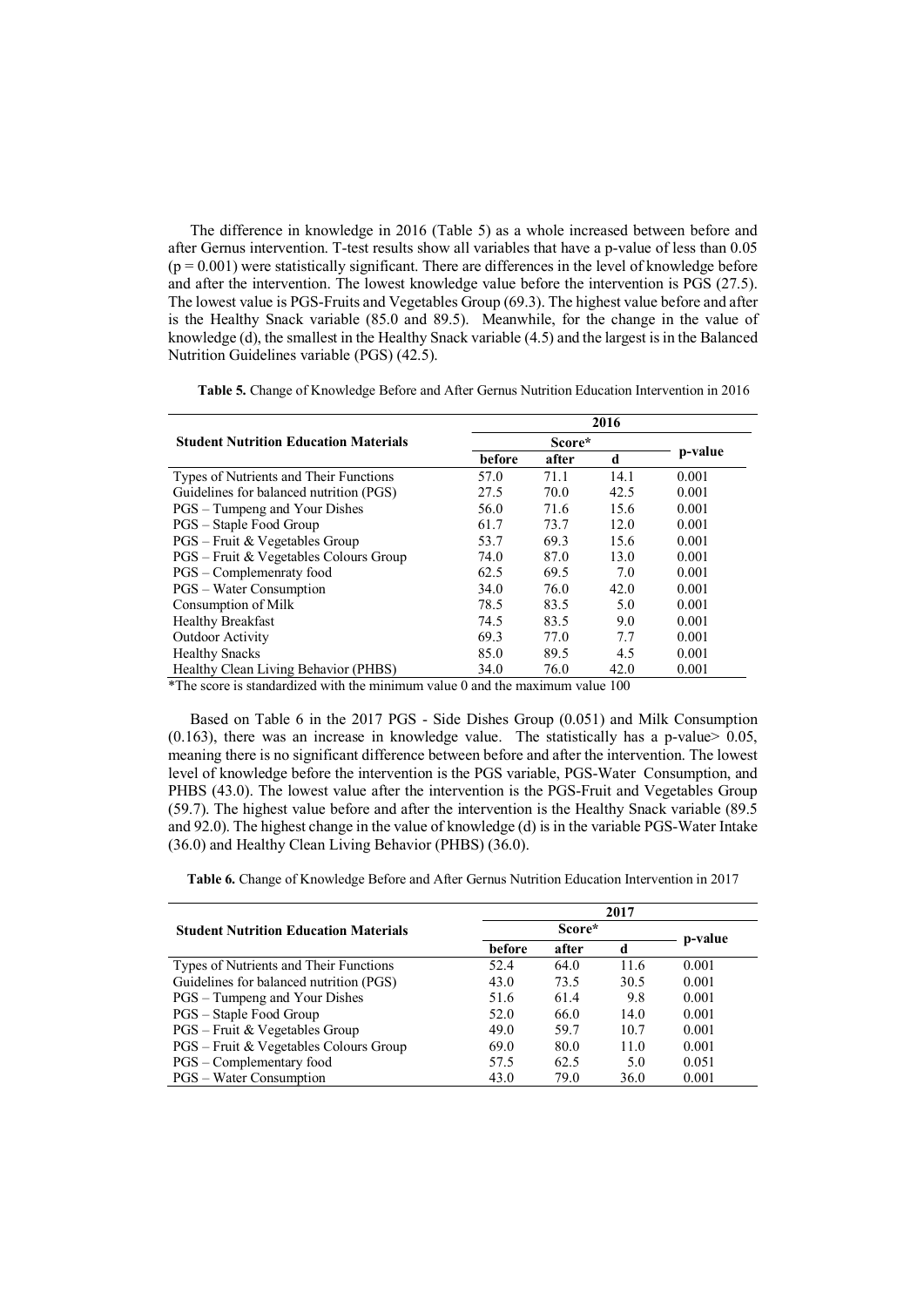| Consumption of Milk                  | 81.5 | 84.0 | 2.5  | 0.163 |
|--------------------------------------|------|------|------|-------|
| <b>Healthy Breakfast</b>             | 77.0 | 86.0 | 9.0  | 0.001 |
| <b>Outdoor Activity</b>              | 73.3 | 80.7 | 7.4  | 0.001 |
| <b>Healthy Snacks</b>                | 89.5 | 92.0 | 2.5  | 0.043 |
| Healthy Clean Living Behavior (PHBS) | 43.0 | 79.0 | 36.0 | 0.001 |

\* The score is standardized with the minimum value 0 and the maximum value 100

In 2018 (Table 7), the value of the difference in knowledge increased, and the t-test results obtained a p-value less than 0.05, which statistically significant. There were significant differences before and after the intervention. However, in the PGS variable - the Vegetable and Fruit Color Group (0.081) and the Physical Activity variable (0.551) p-value> 0.05, there were no statistically significant differences before and after the intervention.

The Milk Consumption Variable did not increase in value (-1.0), but the p-value 0.77 was statistically no significant difference before and after the Gernus intervention. The highest value before  $=$  the intervention is variable Milk Consumption  $(79.0)$ , while for the lowest postintervention value is the variable PGS-Water Intake (34.0) and PHBS (34.0). The biggest change in the value of knowledge (d) in 2018 was on the variable PGS-Water Intake (45.0) and PHBS (45.0), while for the smallest change in value (d) is the Milk Consumption variable (-1.0). In 2018 questions about Healthy Breakfast and Healthy Snacks were not available, but training materials were still provided as in previous years.

| 2018                                         |               |       |        |         |
|----------------------------------------------|---------------|-------|--------|---------|
| <b>Student Nutrition Education Materials</b> | Score*        |       |        | p-value |
|                                              | <b>before</b> | after | d      |         |
| Types of Nutrients and Their Functions       | 42.8          | 63.1  | 20.3   | 0.001   |
| Guidelines for balanced nutrition (PGS)      | 21.6          | 44.3  | 22.7   | 0.001   |
| PGS – Tumpeng and Your Dishes                | 52.6          | 69.8  | 17.2   | 0.001   |
| PGS – Staple Food Group                      | 41.3          | 65.7  | 24.4   | 0.001   |
| $PGS$ – Fruit & Vegetables Group             | 57.3          | 68.0  | 10.7   | 0.001   |
| PGS – Fruit & Vegetables Colours Group       | 68.0          | 75.0  | 7.0    | 0.081   |
| PGS - Complementary food                     | 50.0          | 72.0  | 22.0   | 0.001   |
| <b>PGS</b> – Water Consumption               | 34.0          | 79.0  | 45.0   | 0.001   |
| Consumption of Milk                          | 79.0          | 78.0  | $-1.0$ | 0.770   |
| Outdoor Activity                             | 71.0          | 72.3  | 1.3    | 0.551   |
| Healthy Clean Living Behavior (PHBS)         | 34.0          | 79.0  | 45.0   | 0.001   |

**Table 7.** Change of Knowledge Before and After Gernus Nutrition Education Intervention in 2018

\* The score is standardized with the minimum value 0 and the maximum value 100

## **4 Discussion**

Nutrition education content in the school intracuricular curriculum, The Curriculum 2013, is not studied on every subject theme and is not available at every grade level. Nutrition education content is only studied in class I, class III, class IV and class V. Nutrition content in Curriculum 2013 textbook includes the Balanced Nutrition Guidelines (PGS) in the book Balanced Nutrition Message for School Children (Pesan Gizi Seimbang Anak Sekolah/PJAS) by BPOM RI namely (1) eating a variety of foods, (2) getting used to clean living behavior, (3) physical activity, (4) maintaining and monitoring normal weight (BB) [16] [17].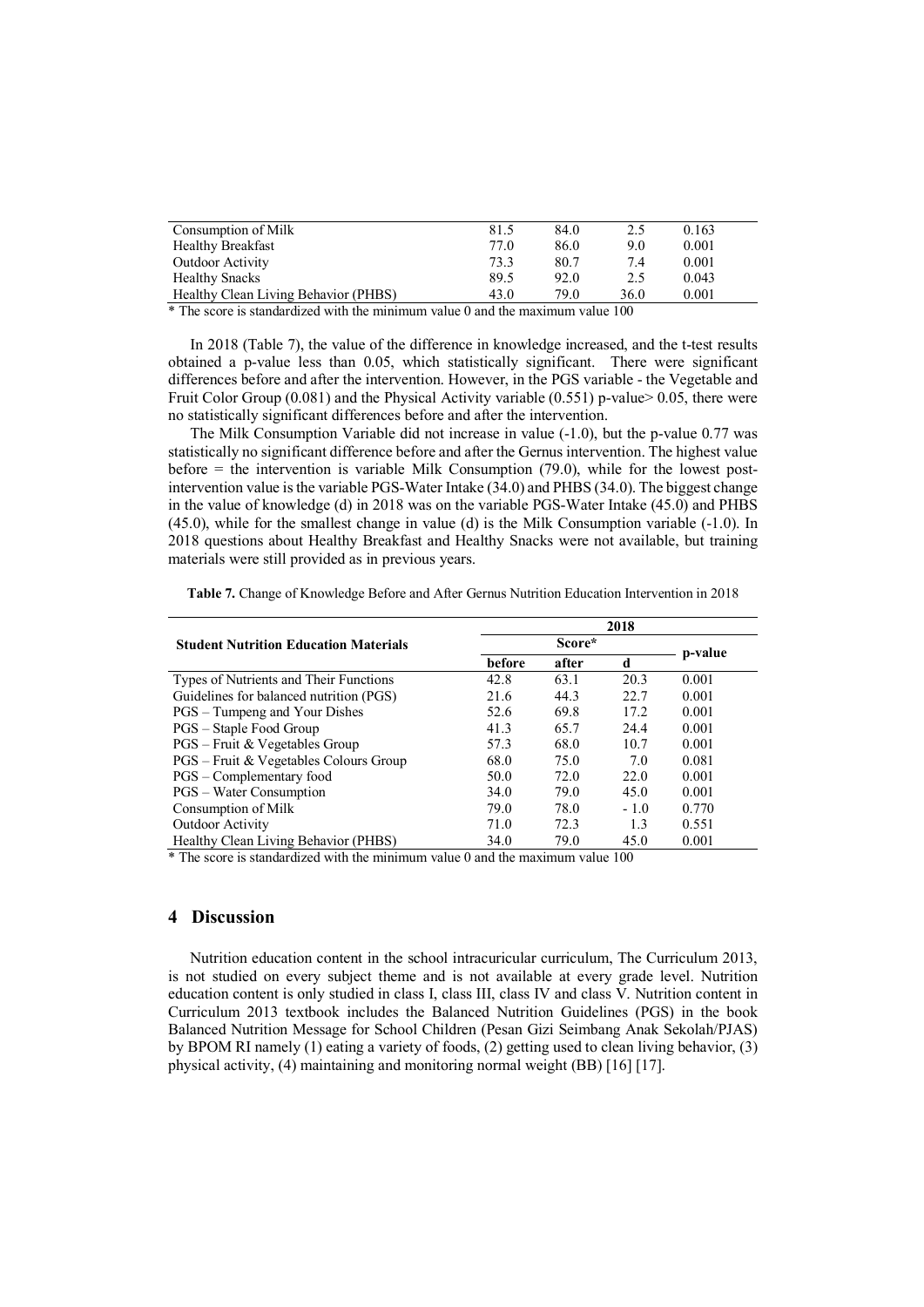In Table 1. it appears that relating to the first PGS, eating a variety of foods, is discussed in class IV textbooks with sub-themes "the benefits of healthy and nutritious food for growth" with a total score of 5 (five), meaning that the material is described in full and presented in sentences and pictures.

For the second PGS, getting used to clean living, is studied at grade I level on how to maintain the cleanliness of the body and clothing with a total of 5 (five) points, how to take care of the body, actions taken at home in maintaining environmental cleanliness with point 4 (four), and Practice on how to take care of the body (how to brush teeth, how to wash hands, how to shower and wash) with a total score of 2 (two).

The third PGS, carrying out physical activities, is studied at each grade level, but the importance of physical activity is explained at grade I with the sub-theme of sports benefits with a total score of 4 (four), the material is shortly described but presented with pictures and sentences. In grade 5 textbooks, related to the fourth PGS, maintaining and monitoring a normal BB has been explained that monitoring weight is important, and explained the difference between children who are underweight, normal and overweight in the sub-theme of the table on nutritional needs adjusted for body weight, height, age with a total score of 4 points (four) and identify children who are malnourished, obese children with a total score of 2 (two) because they are shortly explained and presented with pictures.

Breakfast is also a priority in the nutrition intake of school children. Breakfast in the morning provides many benefits for children, including the entrance of nutrients that will be used for activities during the day, increase the concentration of learning, reduce the possibility of unhealthy snacks, reduce snacking habits that will be at risk of obesity [16] [17]. In Curriculum 2013 textbooks, an explanation of breakfast and healthy snacks was found. The material is described in a complete paragraph about the benefits of breakfast, and presented in sentences. The material about breakfast is studied at grade IV level on the sub theme "habits of eating healthy and nutritious food in the morning" with a total point of 5 (five). Explanation of healthy snacks is briefly explained and presented with pictures and sentences at grade III level, on the sub theme "Healthy Snacks" with a total score of 4 (four).

So overall the nutritional content in the intracuricular curriculum is good, but still not optimal. The highest score obtained is 5 (five) points from the maximum total score of 6 (six) points. In other words, the nutrition content in the current curriculum needs to be developed and modified in a better direction, involving various stakeholders, families and communities, such as WHO's recommendations through the program *Nutrition Friendly School Initiative* (NFSI) in 2006 which is school-based nutrition education, includes five components, namely the school's written policy on nutrition (also called the Nutrition Friendly School Policy), increasing the awareness and capacity of the school community, curriculum development and modification, creating a supportive school environment for optimal nutrition and health, and school nutrition and health services [18].

Based on Table 2. the nutrition content in the flipchart and gernus student nutrition education books shows that according to the type of description and presentation, the highest score can be achieved. The nutritional content in flipchart and nutritional education books is shortly and completely described in line with the nutrition content in the Curriculum 2013 textbooks. The nutritional content described by Gernus complements and adds material to the Curriculum 2013, most of which are shortly described. The addition of material by Gernus specifically about the color group of fruits and vegetables and the concept of healthy snacks and the benefits of consuming milk.

Gernus as an extracurricular activity will support subject matter in the intracuricular curriculum because this extracurricular activity involves health promotion to parents of students,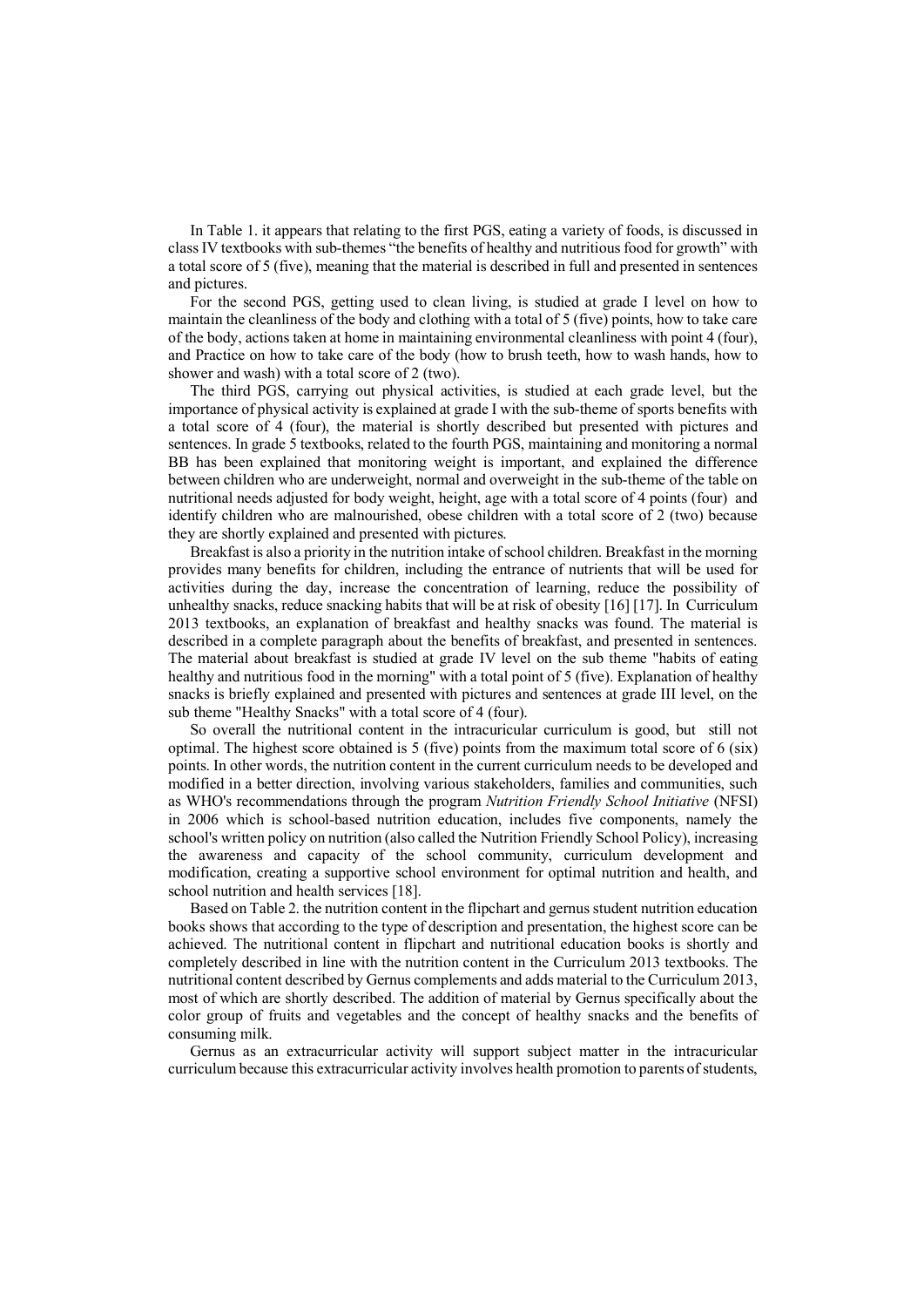which is one of the programs that makes gernus different from nutrition education programs to improve nutrition knowledge. This is in line with research conducted by Zulaekha regarding comprehensive nutrition education to prevent anemia that comprehensive nutrition education involving children, parents/guardians and teachers combined with the provision of direct intake to children is more effective and has a positive impact compared to if only given education only [7].

From KAP study conducted by Gernus and PKGK UI, it can be seen that there are positive changes in students' nutritional knowledge before and after the intervention is given. The provision of nutrition education to students, including the social environment of students, is proven to be able to improve students' knowledge, attitudes, and nutritional behavior. According to DeCosta *et al*., children's behavior is influenced by peers, teachers, adults, and parents [19].

Parents play an important role in child eating practice a such as controlling children, feeding, involving children in the selection and provision of food, and providing food education to their children. Parents who provide optimal eating practices have 8 times the chance to have children with normal nutritional status compared to parents who are less than optimal in feeding [20]. In addition, parents' attitudes towards healthy eating also affect children's nutritional knowledge indirectly through parental nutrition knowledge. This shows that increasing parents' nutritional knowledge helps improve children's knowledge regardless of the socioeconomic status of parents [21].

A study in France, children aged 9-11 reported that parents were the main source of their nutritional information, followed by school teachers, television, and doctors. Parents with good nutrition knowledge are more likely to have children with good nutrition knowledge [21]. In addition, parental partnerships with schools affect children's knowledge, attitudes, and skills. Studies conducted at 30 elementary schools in Metro City, Lampung show that parental involvement through school committees can influence the competency of students' knowledge, attitudes, and skills as a result of effective school programs [22]. So, training is needed to improve parents' nutritional knowledge.

Training of teachers through counseling or other forms of refreshment is very necessary for school teachers and students to update their existing knowledge. Teachers are an important source of information for students. If the teacher has the right knowledge, it is hoped that this information will be conveyed well to the students [23]. Teacher training using videos, PPT, and flipcharts with interesting animations also plays a role in increasing the nutrition knowledge of teachers and students.

According to Hamida in Solehati *et al*., the counseling method, which is conducted in both directions and uses attractive images, is important in conveying information. The media used in the learning process will cause the learning process to be more interesting so that it can be easily understood and causes the target not to become bored quickly. Teachers and students become not bored and easily understand what material is delivered [23]. In line with research by Wuryanti and Badru, teachers also need professional development in the application of pedagogical skills to improve teaching and learning. Teachers are expected to be more skilled and provide facilities to support learning. That is, that among various learning media video technology is believed to be very useful and suitable for problem-based learning because it can convey settings, characters, and actions in interesting ways and can describe complex and interconnected problems [24].

Peer training conducted by Gernus also plays a role in increasing children's nutritional knowledge. According to DeCosta *et al*., children are more likely to imitate their peers' eating behavior because they think that eating behavior is a common thing that is accepted and liked by their age group [19]. Peer groups allow individuals to interact with each other, get along, and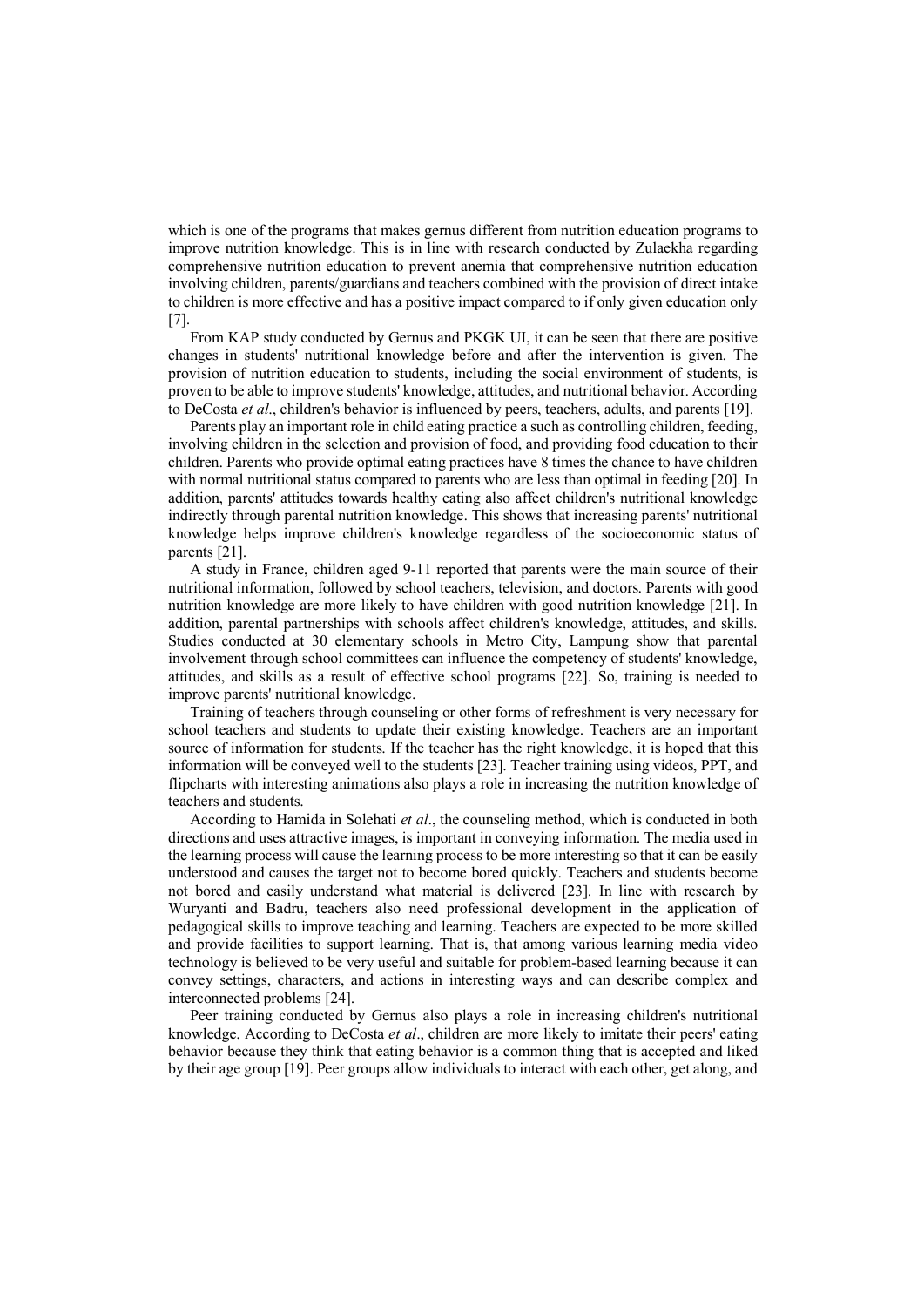give spirit and motivation to other peers emotionally. Emotional ties in the life of the peer group will bring a variety of benefits and a great influence on individuals who are in the group [25].

## **5 Conclusion**

Gerakan Nusantara, as extracurricular activities in schools together with nutrition education through intracuricular curriculum, can improve the nutrition knowledge of elementary school children. The success of the Gerakan Nusantara was achieved because the program of activities involved all groups related to the social environment of students, namely teachers at school, peers, and parents, activities were carried out significantly through student training, practice, and provision of healthy food. Gernus as an extracurricular activity along with lessons in the intracuricular curriculum that are learned in schools. This extracurricular activity is needed to support the limitations of nutrition education in the intracuricular curriculum. Extracurricular activities to improve the nutrition knowledge of elementary school children should need attention from various parties. The sustainability of Gernus as an extracurricular activity must be maintained and monitored so that the results of this nutrition education can be applied and enjoyed by all Indonesian children.

# **References**

- [1] Indonesian Ministry Of Health, "Info DATIN Pusat Informasi dan Informasi Kementrian Kesehatan RI STATUS GIZI 2016," Jakarta, 2016.
- [2] Indonesian Ministry of Education and Culture, "Media Komunikasi dan Inspirasi JENDELA Pendidikan dan Kebudayaan Edisi XVI/Oktober," 2017.
- [3] FAO, "Nutrition Education in Primary Schools Vol. 1: The Reader. Food and Agriculture Organization," 2005.
- [4] L. Drake, R. Russo, and M. (Greta) A. Defeyter, "Editorial: The Impact of School Food Consumption on Children's Cognition, Educational Attainment and Social Development," *Front. Public Heal.*, vol. 5, Aug. 2017.
- [5] D. R. Fadhilah, "Urgensi Gizi dan Kesehatan Peserta Didik Tingkat SD/MI Sebagai Prasyarat Terwujudnya Generasi Emas," *Univ. Islam Negeri Syarif Hidayatullah Jakarta*, 2015.
- [6] Priyali Shah; Anoop Misra; et al, "Improvement in nutrition-related knowledge and behaviour of urban Asian Indian school children: Findings from the Medical education for children/Adolescents for Realistic prevention of obesity and diabetes and for healthy aGeing (MARG) intervention study," *Br. J. Nutr.*, vol. 3, no. 104, pp. 427–436, 2010.
- [7] S. Zulaekah, "PERAN PENDIDIKAN GIZI KOMPREHENSIF UNTUK MENGATASI MASALAH ANEMIA DI INDONESIA," *J. Kesehat.*, vol. 2, pp. 169–178, 2009.
- [8] WHO, "Food and nutrition policy for schools A tool for the development of school nutrition programmes in the European Region," 2006.
- [9] J. Sherman and E. Muehlhoff, "Developing a Nutrition and Health Education Program for Primary Schools in Zambia," *J. Nutr. Educ. Behav.*, 2007.
- [10] R. Adhistiana, A. Khomsan, and L. Amalia, "IDENTIFIKASI MUATAN GIZI DALAM MATA PELAJARAN DI SEKOLAH DASAR BANTARJATI 5 BOGOR," *J. Gizi dan Pangan*, vol. 4, no. 3, p. 151, Nov. 2009.
- [11] H. F. Delisle, O. Receveur, V. Agueh, and C. Nishida, "Pilot project of the Nutrition-Friendly School Initiative (NFSI) in Ouagadougou, Burkina Faso and Cotonou, Benin, in West Africa," *Glob. Health Promot.*, vol. 20, no. 1, pp. 39–49, 2013.
- [12] Indonesian Ministry of Education and Culture, "Permendikbud No 62 tahun 2014," 2014.